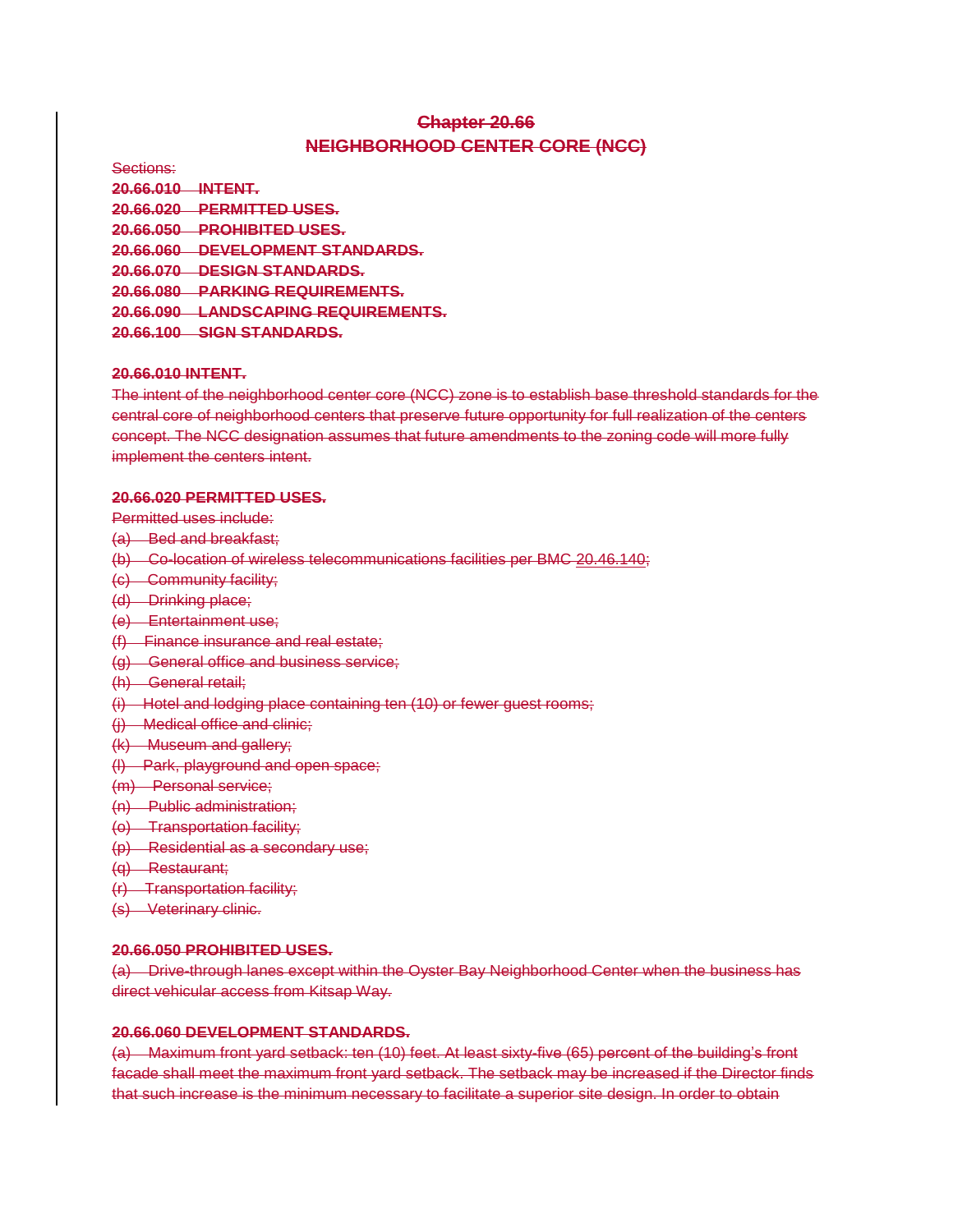approval for an increased setback, the applicant shall submit a written analysis establishing how the project facilitates superior site design is the minimum necessary, is consistent with specific goals and policies within the Comprehensive Plan, and is compliant with all applicable sections of the BMC. The following list identifies examples of circumstances where increased setbacks may be found to be appropriate:

(1) When the site includes more than one (1) street frontage;

(2) To accommodate existing topography, utilities, or other physical site constraints that make compliance with the setback infeasible;

(3) To accommodate phasing of infill development;

(4) On sites that are significantly developed with existing legally established nonconforming uses or structures whereby strict code compliance will not facilitate effective circulation; or

(5) For projects that in the opinion of the Director provide enhanced public amenities within the setback area which include, but are not limited to, the following: public plazas, increased landscaping, architectural features, improved pedestrian connections.

(b) Side yard setback: zero (0), except when adjacent to the low density residential zone (R-10) where a ten (10) to twenty (20) foot visual screen is required pursuant to BMC20.50.050(b).

(c) Rear yard setback: zero (0), except when adjacent to the low density residential zone (R-10) where a ten (10) to twenty (20) foot visual screen is required pursuant to BMC20.50.050(b).

(d) There is no maximum density for residential as a secondary use.

(e) Maximum building coverage: sixty (60) percent base maximum; provided, that through the use of any combination of the following, building coverage may be increased up to eighty-five (85) percent maximum.

(1) Projects containing mixed uses: twenty (20) percent bonus.

(2) Projects within a two (2) or three (3) story building: ten (10) percent bonus.

(3) Projects providing a pedestrian-oriented plaza or area of at least one hundred fifty (150) square feet along a pedestrian walkway at an intersection corner, bus stop or other key pedestrian area approved by the city. Such areas shall contain seating for at least four (4) people, a trash receptacle and three (3) or more of the following: a pedestrian shelter, a drinking fountain, a bike rack, pedestrian-scale lights, pavers on the walkway surfaces, a kiosk, a street vendor station providing food or beverages, trees, a statue or sculpture, or a public restroom. Interior courtyards with these amenities qualify if they would be readily apparent and accessible to pedestrians on adjoining sidewalks: ten (10) percent bonus.

(4) Projects providing a through-block corridor that facilitates pedestrian access in a location approved by the city: five (5) percent bonus.

(5) Projects providing at least fifty (50) percent of their required parking underground or within the building: twenty (20) percent bonus.

(f) Maximum development coverage: maximum coverage by impervious surfaces seventy-five (75) percent; provided, that through the use of any combination of the mechanisms listed in subsections (e)(1) through (5) of this section, up to ninety-five (95) percent maximum development coverage may be allowed.

(g) Maximum building height: thirty-five (35) feet.

# **20.66.070 DESIGN STANDARDS.**

(a) Building Design. The following guidelines apply to mixed use and commercial structures only: (1) To enhance the pedestrian environment, commercial uses shall include large windows along any ground floor facade facing the public sidewalk or sidewalks providing circulation within a site. Windows shall allow views into interior building spaces. At least seventy-five (75) percent of all such facades, measured to ten (10) feet above the sidewalk or surface grade, shall be comprised of such windows.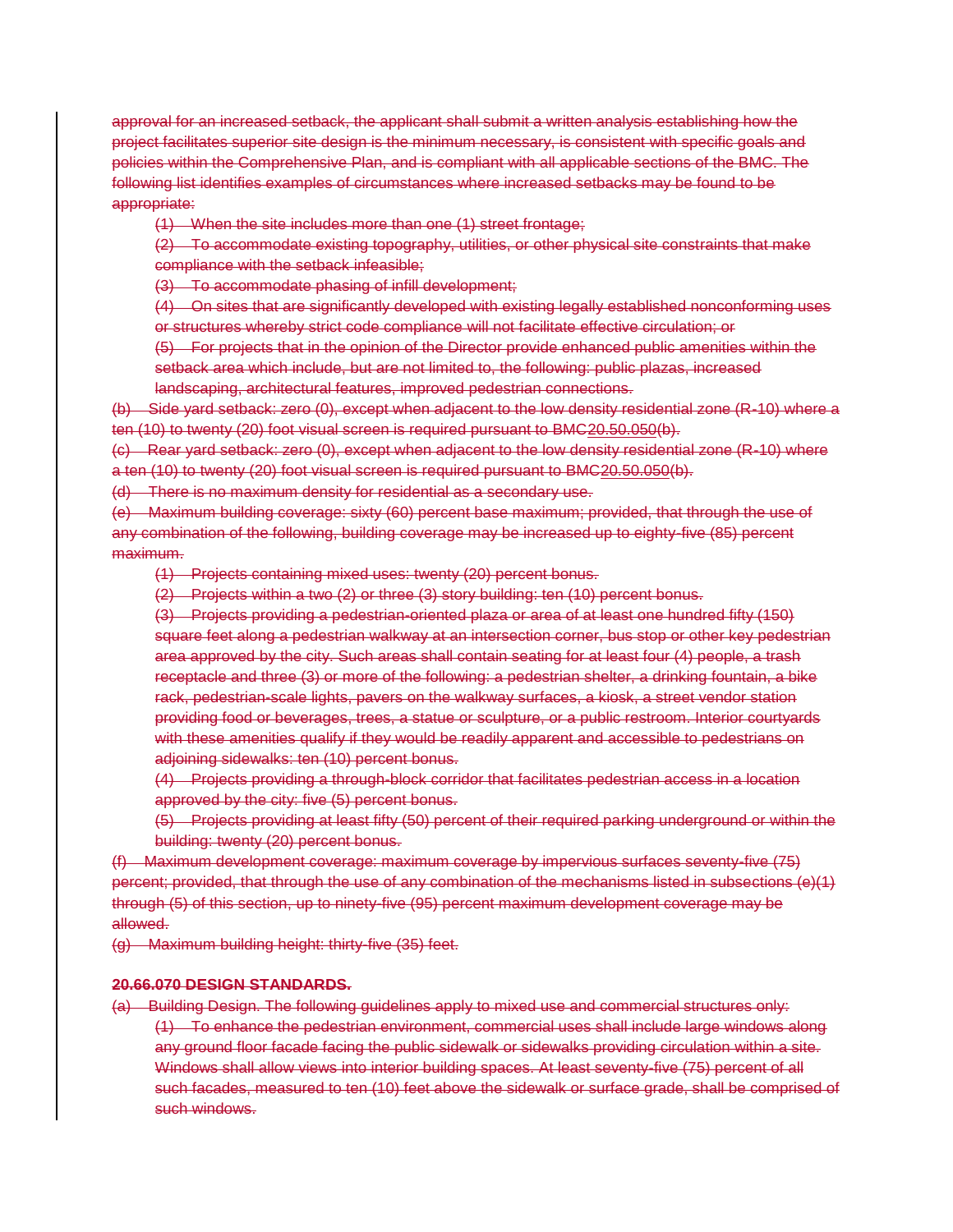(2) At least one (1) of the following amenities shall be required along any ground floor facade facing the public sidewalk: outdoor eating areas; street furniture such as benches, bike racks and trash receptacles; plantings in window boxes; public art; or public display cases, kiosks, or boards. (3) Building entrances shall be easily identifiable from the street and sidewalks. This may be accomplished by:

(i) Ornamentation and/or architectural detailing around the door; and

(ii) One (1) or more of the following techniques:

(A) Recessing the entrance area at least three (3) feet.

(B) An entrance area that protrudes at least three (3) feet.

(C) A canopy, portico or overhang extending at least five (5) feet over the sidewalk in the entrance area.

(4) Bulk. Building modulation shall be used to reduce the appearance of mass and bulk of the structure. This can be achieved by utilizing any combination of at least two (2) of the following;

(i) Setback of upper floors by at least ten (10) feet. However, such setbacks shall not be applied to more than fifty (50) percent of a facade facing a major arterial.

(ii) Recessed or protruding doorways per subsection (a)(3)(ii) of this section.

(iii) Overhangs, awnings, canopies, or arcades between eight (8) and twelve (12) feet above the sidewalk.

(iv) Window fenestration per subsection (a)(1) of this section.

(5) Building Size. Structures shall not exceed twenty thousand (20,000) square feet in ground floor area.

(6) Blank Facades. Building facades shall not present a blank facade to view from public rights-ofway, common parking areas, or residential properties. Such facades may be broken by windows, trellises, columns, variations in plane, or other devices that add variation and interest to the facade. (7) Structures at the intersection of two (2) arterial streets shall include a significant architectural feature at the building corner that provides visual emphasis at the corner. This may be accomplished in one or more of the following ways:

(i) The inclusion of a major entryway at the corner. Such entryways must be marked by an awning, recessed area, colonnade, or other architectural feature that defines the entry.

(ii) The inclusion of a building element the height of which varies from the remainder of the building by at least ten (10) percent.

(iii) A plaza at the corner that includes a fountain, artwork, or planting of at least ten (10) feet in height.

(b) Site Design. In addition to other guidelines provided in this chapter, site design shall meet the following requirements:

(1) Retail structures shall not be set back more than ten (10) feet from the public right-of-way. In addition, retail structures shall be either mixed-use structures with residential or office uses above or be constructed so as to allow future addition of at least one (1) additional story containing residential or office uses.

(2) Circulation. Clearly defined pedestrian and vehicle circulation routes shall be provided such that all portions of the site are linked.

(3) Storage. Outside storage of any kind is prohibited with the exception of garbage cans and/or dumpsters. Garbage cans and dumpsters shall be placed in an enclosure as per BMC 20.46.120. No garbage enclosure shall be permitted between a street and the front of a building.

# **20.66.080 PARKING REQUIREMENTS.**

Parking shall meet the standards of Chapter 20.48 BMC and the following requirements:

(a) For nonresidential uses, the minimum parking requirement is one (1) space per employee, plus one (1) handicapped-accessible space;